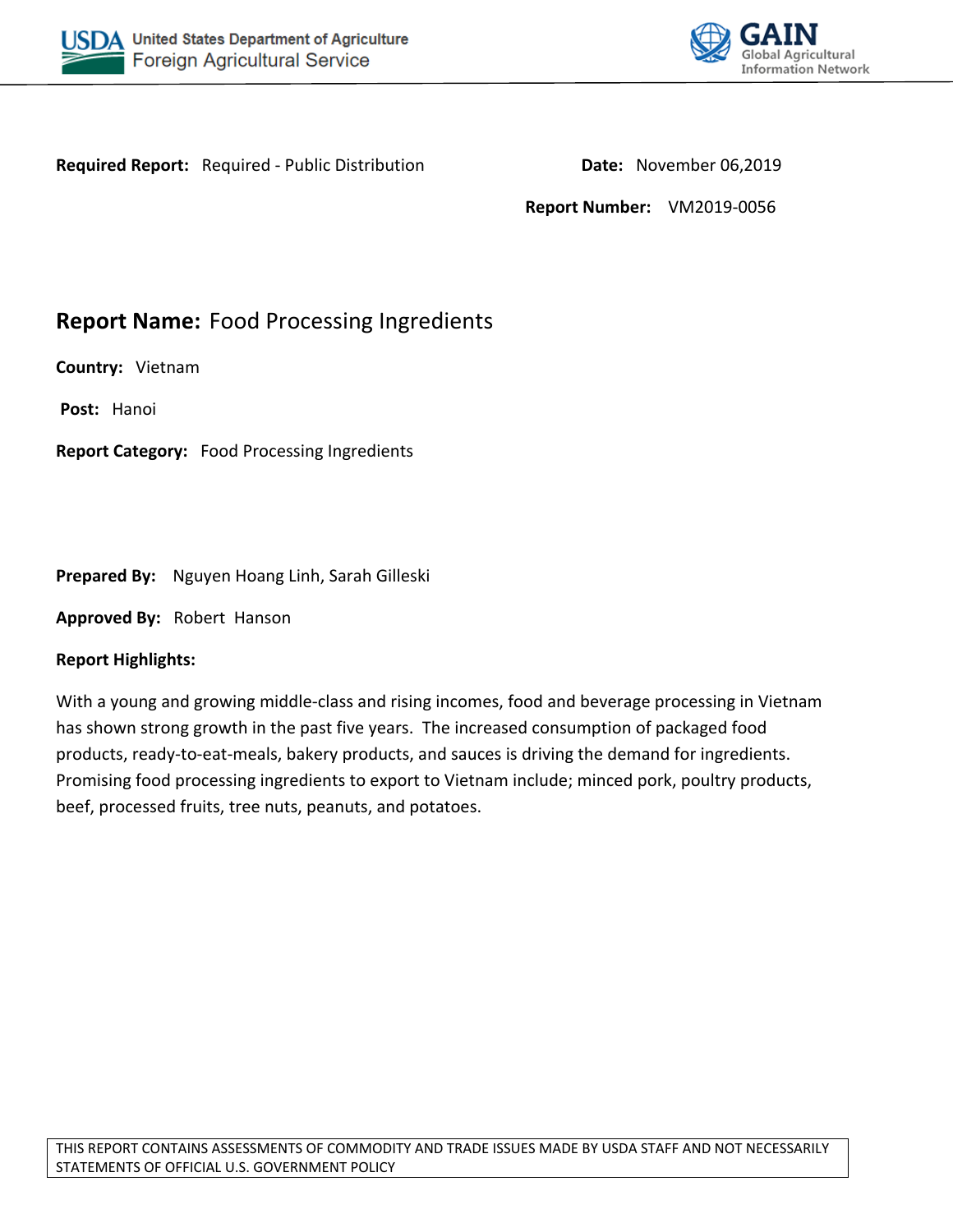# **Market Fact Sheet: Vietnam**

#### **Executive Summary**

Vietnam is a lower middle-income country in South East Asia, with a total population of 96.2 million. More than 55 percent of the population is between the ages of 18 to 50, with a median age of 31. Annual GDP growth over last five years is 6 percent. In 2018, Vietnam's GDP reached \$240 billion with a growth rate of 7.1 percent, which was the highest in the past ten years. Vietnam is a major producer and exporter of rice, coffee, fishery products, and processed cashew products. In 2018, Vietnam's agricultural exports of the top ten agricultural products reached \$35.5 billion, equivalent to 15 percent of total exports (Vietnam GSO). Vietnam's imports of agricultural products was \$27.2 billion. U.S. agricultural and related products exports to Vietnam were \$4.5 billion (GTA/USDA). Vietnam became the  $6<sup>th</sup>$  largest agricultural export market for the United States in 2018.

#### **Imports of Consumer-Oriented Products**



#### **Market Situation**

In 2018, Vietnam imported consumer-oriented products valued at \$14.6 billion (GTA/USDA). China, India, Hong Kong, Thailand, and the United States were the five countries making up 69 percent of the total import value. U.S. exports of consumer-oriented products were \$980 million equivalent to 7 percent of total Vietnamese imports.

#### **Food Processing Industry**

The Food and Beverages (F&B) manufacturing industry registered 9,428 companies in 2016 with more than 600,000 employees. Food manufacturing sales were \$54 billion in 2016, accounting for 19 percent of total revenue of the processing (manufacturing) industry. Food manufacturing and consumption growth has been steadily increasing year-on-year with 8 percent growth in 2017.Vietnam food retail sales reached \$44 billion and accounted for 30.6 percent of total retail sales of goods in 2018. The growth of food retail industry is steadily increasing and gained 12.7 percent in 2018.

| <b>Ouick Facts CY 2018</b>                                     |                                                                    |  |  |
|----------------------------------------------------------------|--------------------------------------------------------------------|--|--|
| <b>Imports of Consumer-Oriented Products (US Smillion)</b>     |                                                                    |  |  |
| Imports from the world: \$14.6 billion<br>$\bullet$            |                                                                    |  |  |
| $\bullet$                                                      | Imports from the United States: \$977 million (7% of market share) |  |  |
| <b>List of Top 10 Growth Products in Host Country</b>          |                                                                    |  |  |
| 1) Tree Nuts                                                   | 2) Dairy Products                                                  |  |  |
| 3) Poultry Meat & Prods (ex. eggs)                             | 4) Fresh Fruits                                                    |  |  |
| 5) Beef & Beef Products.                                       | 6) Non-Alcoholic Bev. (ex. juices)                                 |  |  |
| 7) Prepared Food                                               | 8) Pork & Pork Products                                            |  |  |
| 9) Processed Vegetables                                        | 10) Chocolate & Cocoa Products                                     |  |  |
| Food Industry by Channels (U.S. billion) 2018                  |                                                                    |  |  |
| Food Industry Output                                           | \$54(2016)                                                         |  |  |
| <b>Fisheries Exports</b>                                       | \$8.8                                                              |  |  |
| Fruit and vegetables exports                                   | \$3.8                                                              |  |  |
| Coffee Exports                                                 | \$3.5                                                              |  |  |
| <b>Fish Imports</b>                                            | \$1.72                                                             |  |  |
| Dairy imports                                                  | \$0.96                                                             |  |  |
| Fruit and vegetables imports                                   | \$1.74                                                             |  |  |
| Food Retail                                                    | \$44                                                               |  |  |
| \$23.4<br>Food and lodging service                             |                                                                    |  |  |
| Total retail sale of goods and services 2018: US \$192 billion |                                                                    |  |  |
| Total retail of goods: US \$144 billion                        |                                                                    |  |  |
| <b>Top 10 Retailers</b>                                        |                                                                    |  |  |
| VinCommerce (Vinmart)                                          | Aeon Mart                                                          |  |  |
| Central Group (Big C)                                          | Lotte Mart                                                         |  |  |
| CoopMart                                                       | Satra Mart                                                         |  |  |
| <b>HAPRO</b>                                                   | Lanchi Mart                                                        |  |  |
| MM Mega Mart                                                   | Circle K                                                           |  |  |
| <b>GDP/Population</b>                                          |                                                                    |  |  |
| Population (millions): 96.2 (2019)                             |                                                                    |  |  |
| GDP (billions USD): 240 (2018)                                 |                                                                    |  |  |
| GDP per capita (USD): 2,587 (2018)                             |                                                                    |  |  |
| Sources: GTA, GATS, Vietnam's GSO, MOIT, Post Vietnam          |                                                                    |  |  |

| Strengths/Weaknesses/Opportunities/Challenges              |                      |  |
|------------------------------------------------------------|----------------------|--|
| <b>Strengths</b>                                           | Weaknesses           |  |
| U.S. products are perceived<br>as safe and premium quality | Higher prices        |  |
| <b>Opportunities</b>                                       | <b>Threats</b>       |  |
| Retail market is growing                                   | Competition from     |  |
| fast.                                                      | FTAs (CPTPP.         |  |
| Middle class population is                                 | EVFTA) and technical |  |
| increasing                                                 | barriers (MRLs)      |  |

**Data and Information Sources:** GTA, GATS, Vietnam's GSO, MOIT, Vietnam Customs, Post Vietnam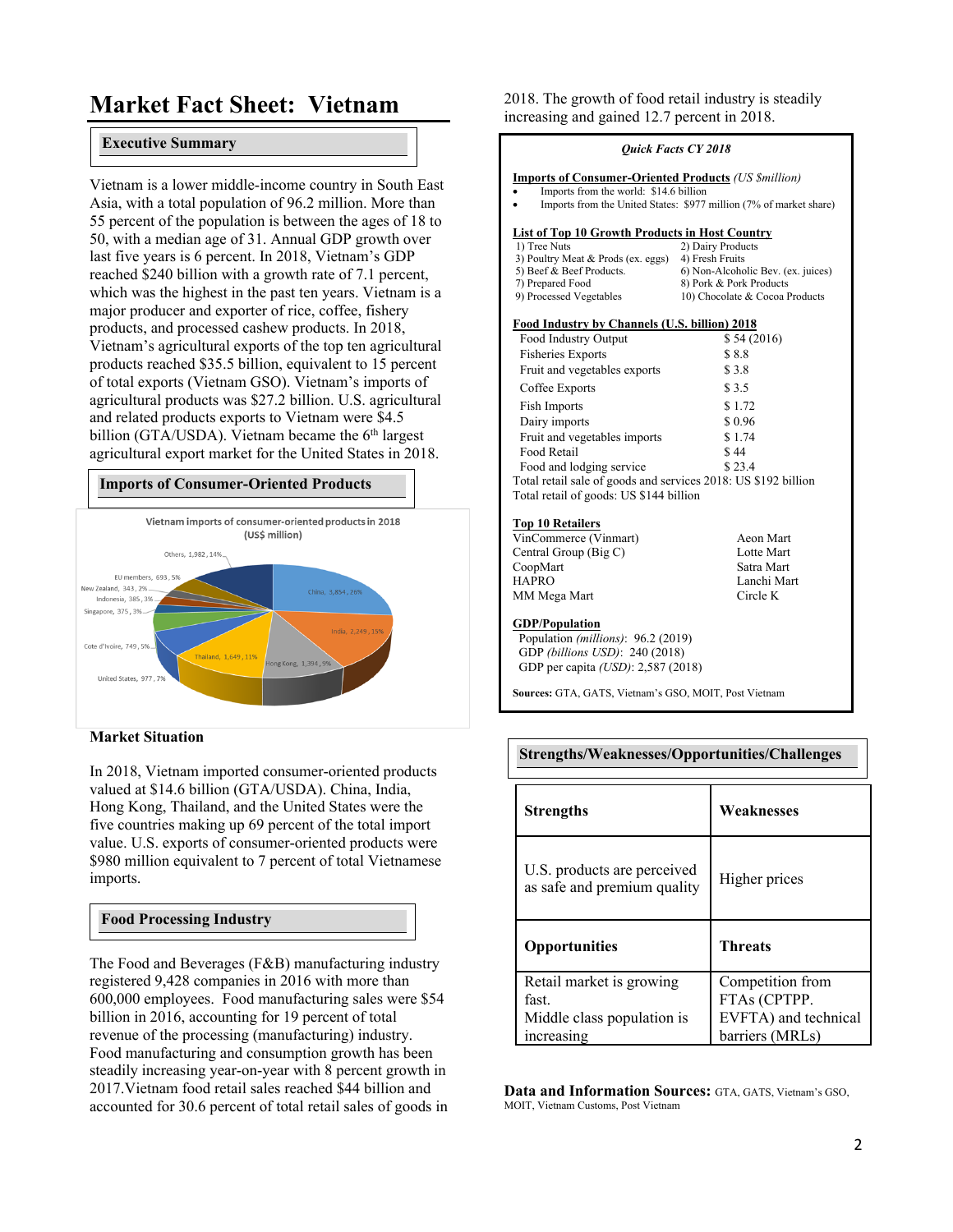

## *SECTION I. MARKET SUMMARY*

Vietnam's GDP reached \$240 billion with a GDP per capita of \$2,587 in 2018. The GDP growth rate in 2018 was 7.1 percent. Vietnam's total retail sales of goods and services stood at \$192 billion in 2018, an increase of 12 percent compared to the year before. Food retail sales reached \$44 billion in 2018, up 12.7 percent compared to 2017. Vietnam's urban population as of April 2019 was 33 million, equivalent to 34.4 percent of the total population. The rate of urbanization in Vietnam reached 38 percent in 2018 and Vietnam added six new cities in 2017, reaching a total of 819 cities. All these factors contribute to the dynamic food market in Vietnam.

Vietnam's imports of consumer-oriented products in 2018 increased 4.5 percent compared to 2017, with the United States as the fifth largest exporter after China, India, Thailand, and Hong Kong. The U.S. market share was 7 percent. Food and beverage processing in Vietnam has shown strong growth in the past five years. Both the young population and growing middle class are driving the strong demand in the food and beverage sector (Boston Consulting Group).

Promising food processing ingredients to Vietnam include; minced pork, poultry products, other edible bovine products, processed fruits, tree nuts, peanuts, and potatoes. These products are used for items such as; sausages, meatballs, snacks, and bakery productions. Imports of poultry meat and products (ex. eggs) showed very strong growth in 2018 over the previous year, with increased demand from canteens in economic and industrial zones. See Table 3 for more details.

| <b>Advantages</b>                                 | <b>Challenges</b>                               |
|---------------------------------------------------|-------------------------------------------------|
| Growing youth and middle class population         | Uncertainty of government regulations           |
| with rapid urbanization is leading more eating    | negatively impacts local importers of food and  |
| out, traveling, shopping in supermarkets and      | food ingredients. Registration with             |
| hypermarkets, and increased consumption of        | Government of Vietnam (GVN) authorities for     |
| convenience and processed foods.                  | new food and food ingredient products,          |
|                                                   | especially functional foods, is very costly and |
|                                                   | burdensome.                                     |
| High-end shops, restaurants, luxury hotels, and   | Increased sanitary and phytosanitary (SPS)      |
| resorts target niche consumer groups and tend to  | barriers on animal and plant origin products    |
| use higher quality imported food and              | persist.                                        |
| ingredients.                                      |                                                 |
| Modern retailers focus on quality and safety      | More and more international brands are          |
| favors U.S. brands.                               | entering Vietnam from the EU and Asia.          |
| Vietnam has robust e-commerce sales due to the    | U.S. food ingredients are high cost and many    |
| young population and the growth of internet and   | Vietnamese consumers and small food             |
| smart phone penetration.                          | processors are not yet ready to accept          |
|                                                   | significant price differences.                  |
| U.S. food ingredients are considered safe and     | U.S. products are at a competitive              |
| premium quality.                                  | disadvantage due to preferential FTAs           |
|                                                   | including, CPTTP and EVFTA                      |
| Increasing interest and demand for organic and    | Vietnamese authorities have intensified         |
| healthy foods with natural ingredients.           | customs measures to control the imports of      |
|                                                   | agricultural products. Reference prices are     |
|                                                   | usually higher than sale contract prices.       |
| Local food processors are increasing production   | Significantly higher shipping costs and longer  |
| capacity, food quality, and packaging initiatives | transportation time from the United States than |
| with marketing strategies and new products to     | from Asia and Oceania.                          |

# **Table 1: Advantages and Challenges for U.S. Suppliers in Food Processing Ingredients**

THIS REPORT CONTAINS ASSESSMENTS OF COMMODITY AND TRADE ISSUES MADE BY USDA STAFF AND NOT NECESSARILY STATEMENTS OF OFFICIAL U.S. GOVERNMENT POLICY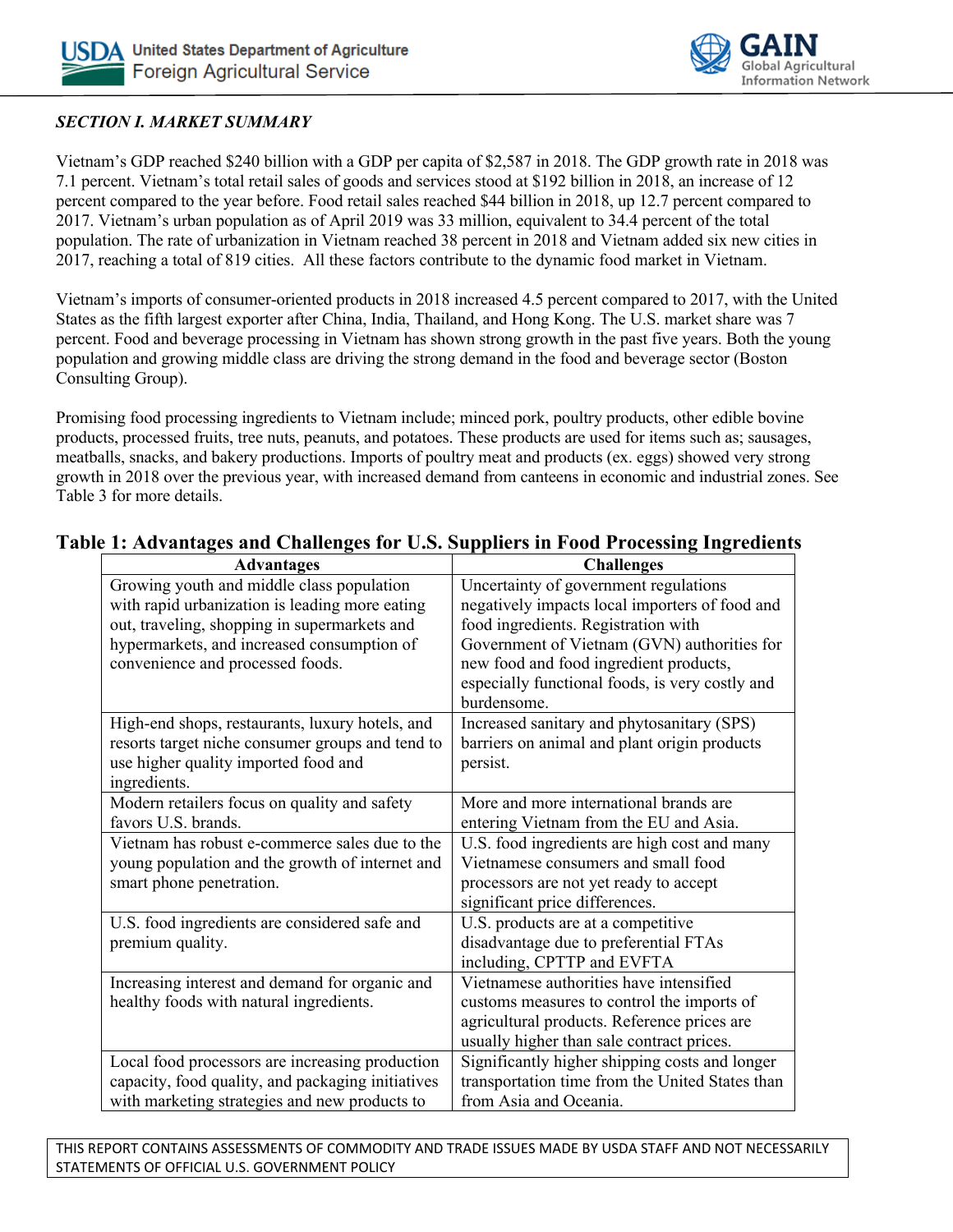| meet growing demand of consumers and export       |                                                  |
|---------------------------------------------------|--------------------------------------------------|
| markets.                                          |                                                  |
| In some subsectors, locally produced food         | Limited infrastructure and distribution for      |
| ingredients cannot meet the demand of             | perishable products in Vietnam (such as cold     |
| processors due to seasonality, especially in the  | chain).                                          |
| dairy, bakery, and other food processing sectors. |                                                  |
| Growing retail networks of franchises of          | The GVN promulgated a new regulation on          |
| western-style fast food restaurant chains,        | special consumption tax (SCT) calculation        |
| bakeries, and coffee shops are modernizing food   | reform impacting imported spirits and wines.     |
| retail.                                           | This is a critical change in the SCT calculation |
|                                                   | from the import price to the selling price.      |

## *SECTION II. ROAD MAP FOR MARKET ENTRY*

#### *Entry Strategy*

FAS strongly encourages potential U.S. exporters to review related [GAIN Reports](https://gain.fas.usda.gov/Lists/Advanced%20Search/AllItems.aspx). In particular, the Exporter Guide report, Food Agricultural Import Regulations and Standards (FAIRS) report, Retail Food Sector report, and Hotel and Restaurant Industry (HRI) Food Service Sector report are highly recommended. In addition, the United States Department of Commerce is another important source of information about the Vietnam market, the Country Commercial Guide Report for Vietnam is available in at:

https://www.export.gov/search#/search/?q=vietnam&countries=Vietnam&offset=0& k=x5svuo. Additionally, the Department of Commerce can conduct due diligence research on foreign companies: https://www.export.gov/International-Company-Profile

FAS/Vietnam recommends conducting intensive research to understand market demand, local business customs, import requirements, and identify potential buyers. FAS/Vietnam and USDA Cooperators provide assistance to new-to-market U.S. exporters, including lists of importers/traders/processors, market insights, and information on import procedures. Contact information is available in the [2017 Exporter Guide](http://gain.fas.usda.gov/Recent%20GAIN%20Publications/Exporter%20Guide_Hanoi_Vietnam_12-28-2017.pdf). Exporters can also benefit from engaging with State Departments of Agriculture and State Regional Trade Groups.

Participation in trade shows and trade missions offer good opportunities to better understand the market and engage directly with potential importers/distributors or local partners. Please visit [http://www.foodnhotelvietnam.com](http://www.foodnhotelvietnam.com/) for further information on upcoming events.

## *Import Procedures*

U.S. new-to-market exporters are advised to look into export requirements for Vietnam updated by USDA agencies, including the Food Safety Inspection Service (FSIS) ([www.fsis.usda.gov](http://www.fsis.usda.gov/)), the Animal and Plant Health Inspection Service (APHIS) (www.aphis.usda.gov), and the Agricultural Marketing Service (AMS) ([www.ams.usda.gov](http://www.ams.usda.gov/)).

GAIN report **[VM8016](http://gain.fas.usda.gov/Recent%20GAIN%20Publications/GVN%20Reformed%20Decree%20Guiding%20the%20Law%20on%20Food%20Safety_Hanoi_Vietnam_4-4-2018.pdf)** provides a summary and unofficial translation of Decree 15, the Food Safety Law, which made changes to registration procedures for prepackaged and processed foods and the import inspection regime. It also consolidated existing registration regulations for the import of food derived from terrestrial animals, aquatic animals, and plants.

## *Distribution Channels*

Distribution usually follows one of the following basic models:

- 1. Exporters  $\rightarrow$  Food Processors as direct local importers
- 2. Exporters  $\rightarrow$  Local importers/Distributors  $\rightarrow$  Wholesalers  $\rightarrow$  Food Processors
- 3. Exporters  $\rightarrow$  Local importers/Distributors  $\rightarrow$  Food Processors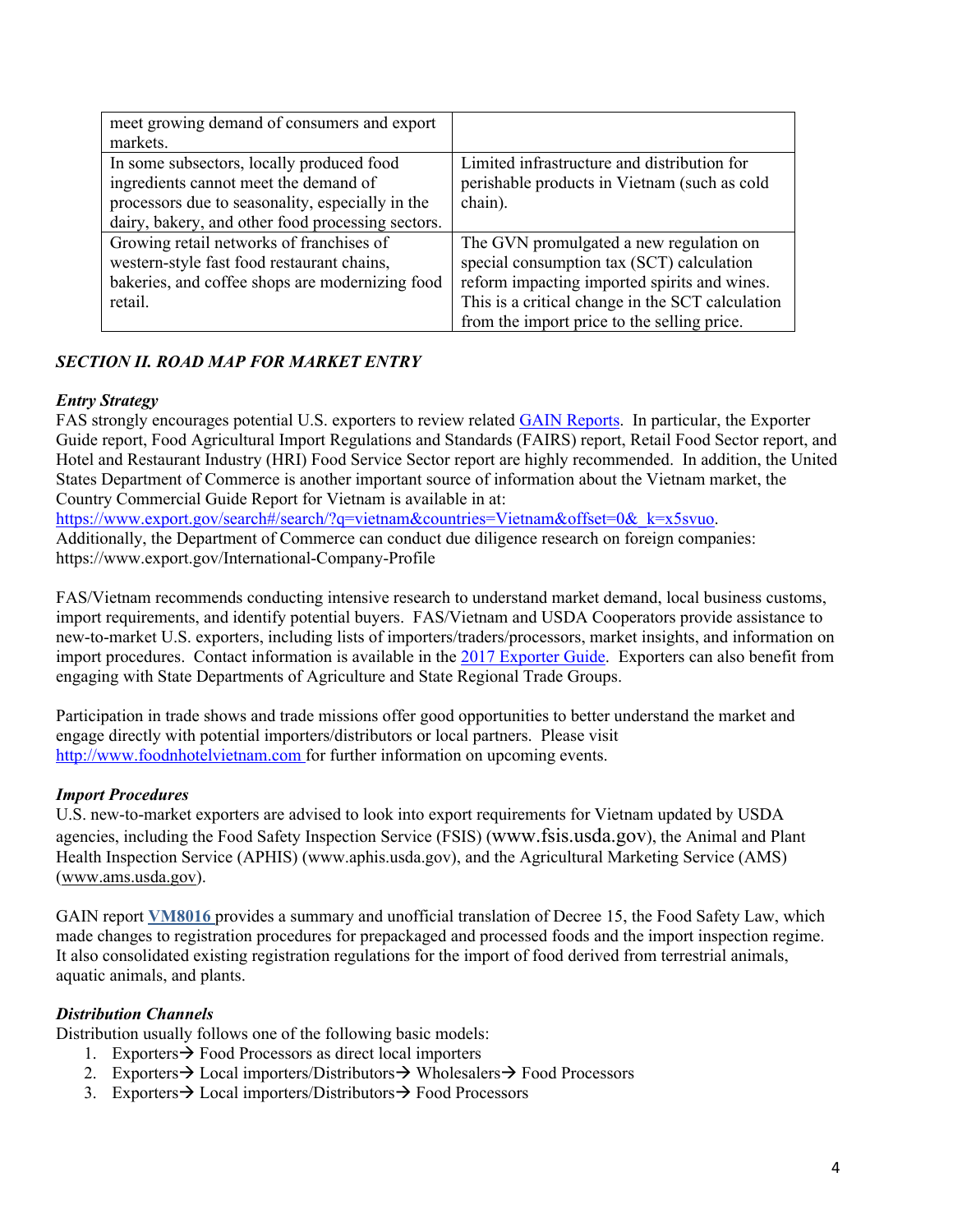- 4. Exporters  $\rightarrow$  Local importers  $\rightarrow$  Wholesalers/Distributors  $\rightarrow$  Food processors
- 5. Exporters  $\rightarrow$  Local importers  $\rightarrow$  Wholesalers/Distributors  $\rightarrow$  Traditional sales channels and/or modern sales channel
- 6. Exporters  $\rightarrow$  Agent  $\rightarrow$  Food Processors

Model Numbers 1, 3, and 6 are the most common in Vietnam. Most food importers are also distributors.

Hanoi and Ho Chi Minh City (HCMC) are the largest and most important markets in Vietnam. The majority of goods, including food ingredients, are imported to Hanoi or HCMC, and then delivered to food processors across the country.

## *To end-users/customers*

By the end of 2018, there were over 540,000 restaurants in Vietnam, including, 7,000 fast-food restaurants, 22,000 coffee shops, and more than 80,000 modernly-equipped restaurants. The number of restaurants keeps increasing year-on-year. (*Economic Forecast at MPI*).

Vietnam has had remarkable growth of hyper/super markets, convenience stores, and commercial centers (malls) in Vietnam since 2010, although wet markets still far outnumber these newer markets.

- 1. Wet markets: 8,539
- 2. Supermarkets: 957
- 3. Commercial Centers: 189
- *Source: GSO/MPI 2017*

## *Market Structure*

Food processors in Vietnam use both locally produced raw materials and imported food ingredients in their operations. Large processors tend to directly import specific ingredients, such as wheat flour, milk powder, and malt. Processors usually purchase minor ingredients, additives, flavors, or preservatives through importers or distributors. GAIN report [VM8053](https://gain.fas.usda.gov/Recent%20GAIN%20Publications/Retail%20Foods_Hanoi_Vietnam_11-13-2018.pdf) provides additional information about the market structure in Vietnam.

#### *Share of Major Segments in the Food Processing Industry* (details in Annex 2)

#### **Table 2: Production Growth of Food and Beverage Manufacturing Industries**

| Unit: percent                | 2014  | 2015  | 2016  | 2017 | 2018 |
|------------------------------|-------|-------|-------|------|------|
| Manufacture of food products | .04.8 |       | 108.2 |      | 108  |
| Manufacture of beverages     |       | 107.4 |       |      |      |

*Source: General Statistics Office (GSO) and MOIT*

#### *Sector Trends*

- Demand for packaged food products is increasing in response to modern, busier lifestyles, increased exposure to Western, Korean, and Japanese culture and cuisines, as well as the perception of packaged food being safer. Sales of packaged food in modern channels such as convenience stores, supermarkets, and hypermarkets are increasing. Sales of packaged food to foodservice channels has also been rising in recent years due to the booming number of fast food chains, restaurants, cafes, bars, and pubs.
- Consumption of ready-to-eat meals including, shelf stable ready-to-eat meals, chilled lunch kits, chilled pizza, chilled ready-to-eat meals, dinner mixes, dried ready-to-eat meals, frozen pizza, frozen ready-to-eat meals, prepared salads, and other ready meals, has been increasing in recent years, especially in large cities such as Ho Chi Minh City and Hanoi.
- Growth of chilled and frozen meat is on the rise as more consumers are willing to spend more on prepared sausage, ham, smoked meats, and meatballs.
- Retail value of sauces, dressings, condiments, soy sauce, and Western-originated sauces such as salad dressings, mustard, and mayonnaise is increasing.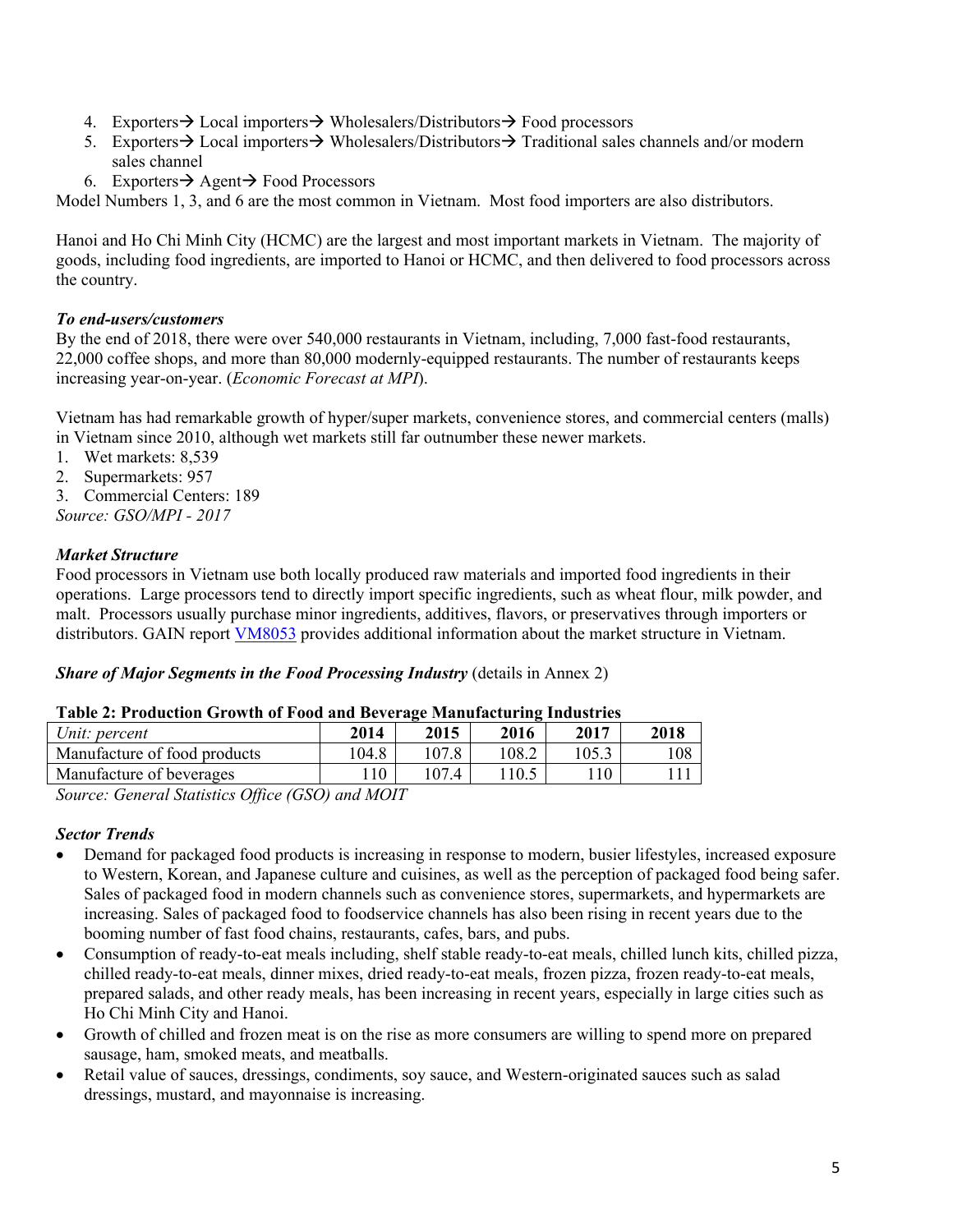- Bakery products, sweet biscuits, snack bars, fruit and mixed snacks continue to rise in sales value due to increasing consumer demand for these products as gifts. Imported raisins used for bakeries, cereal products, mixed dried fruits and nuts, and other processed food.
- Demand for healthier dried fruit products is increasing.
- Consumers increasingly require traceability and production information.
- Government supports organic products, but demand for organic products remains limited due to high price and lack of clarity on traceability and standards.

## *SECTION III. COMPETITION*

Market demand is growing, but so is competition. Reduced and eliminated tariffs for Vietnam's FTA partners threaten the competitiveness of U.S. food and agricultural exports, including the Comprehensive and Progressive Agreement for Trans-Pacific Partnership (CPTPP) and Europe-Vietnam FTA (EVFTA). Through FTAs, Vietnam boosts exports and attracts more FDI. In exchange, Vietnam is committed to lowering import tariffs, eliminating quotas, increasing market access for goods and services, strengthening protections for intellectual property rights (IPR), enhancing legislative and regulatory transparency, and improving commercial dispute settlement and the trade facilitation processes.

Competition between the United States and other countries for consumer-oriented products is growing more intense. Besides the FTA factor, culture also plays an important role in leading consumers buying behaviors. This is a critical competitive advantage for South Korea, Japan, and Thailand. Another important feature that is reshaping Vietnam's food retail sector is the inflow of capital from those countries. This has resulted in the proliferation of Asian-branded products on the shelves of food retail outlets across Vietnam.

Competition between imported and locally produced consumer-oriented products is also growing. Vietnam is a large producer of agricultural products including, pork, fish and seafood, coffee, spices, fruits, and vegetables. The country is also developing a burgeoning food processing and agro-industrial base. Leading multinational food processors have also established food-processing operations and are able to offer a range of western-style products at reasonable prices.

Additionally, many Asian countries also enjoy lower shipping costs and quicker delivery due to their proximity to Vietnam. Most of the suppliers from ASEAN countries are also more responsive and flexible to importers' demands for smaller shipment sizes, consolidated product shipments, or product specification modifications to meet Vietnamese regulations.

| Product<br>Category  | Vietnam's imports of major<br>ingredients and market<br>share of key suppliers                                                                                                                              | <b>Strengths of Key Supplier</b><br><b>Countries</b>                                                                                                                                                                | <b>Advantages and</b><br><b>Disadvantages of Local</b><br><b>Suppliers</b>                                                                                                                                                                               |
|----------------------|-------------------------------------------------------------------------------------------------------------------------------------------------------------------------------------------------------------|---------------------------------------------------------------------------------------------------------------------------------------------------------------------------------------------------------------------|----------------------------------------------------------------------------------------------------------------------------------------------------------------------------------------------------------------------------------------------------------|
| Pork and<br>products | Minced Pork (HS: 020329)<br>In the first 4 month of 2019,<br>there was an increase of minced<br>pork exports to Vietnam. The<br>United States was the third<br>largest exporter after Poland and<br>Brazil. | EU countries enjoy lower tariffs<br>than the United States (2.5)<br>percent versus 15 percent).<br>Poland, Spain, Italy, Germany,<br>and Russia are strong producers<br>and suppliers of pork and pork<br>products. | African Swine Fever in<br>Vietnam is leading to lower<br>local pork production and the<br>higher production cost of<br>local pork and pork products.<br>However, high local demand<br>of minced pork continues for<br>sauces and meatball<br>processing. |

#### **Table 3: Competition in Major Food Processing Ingredients**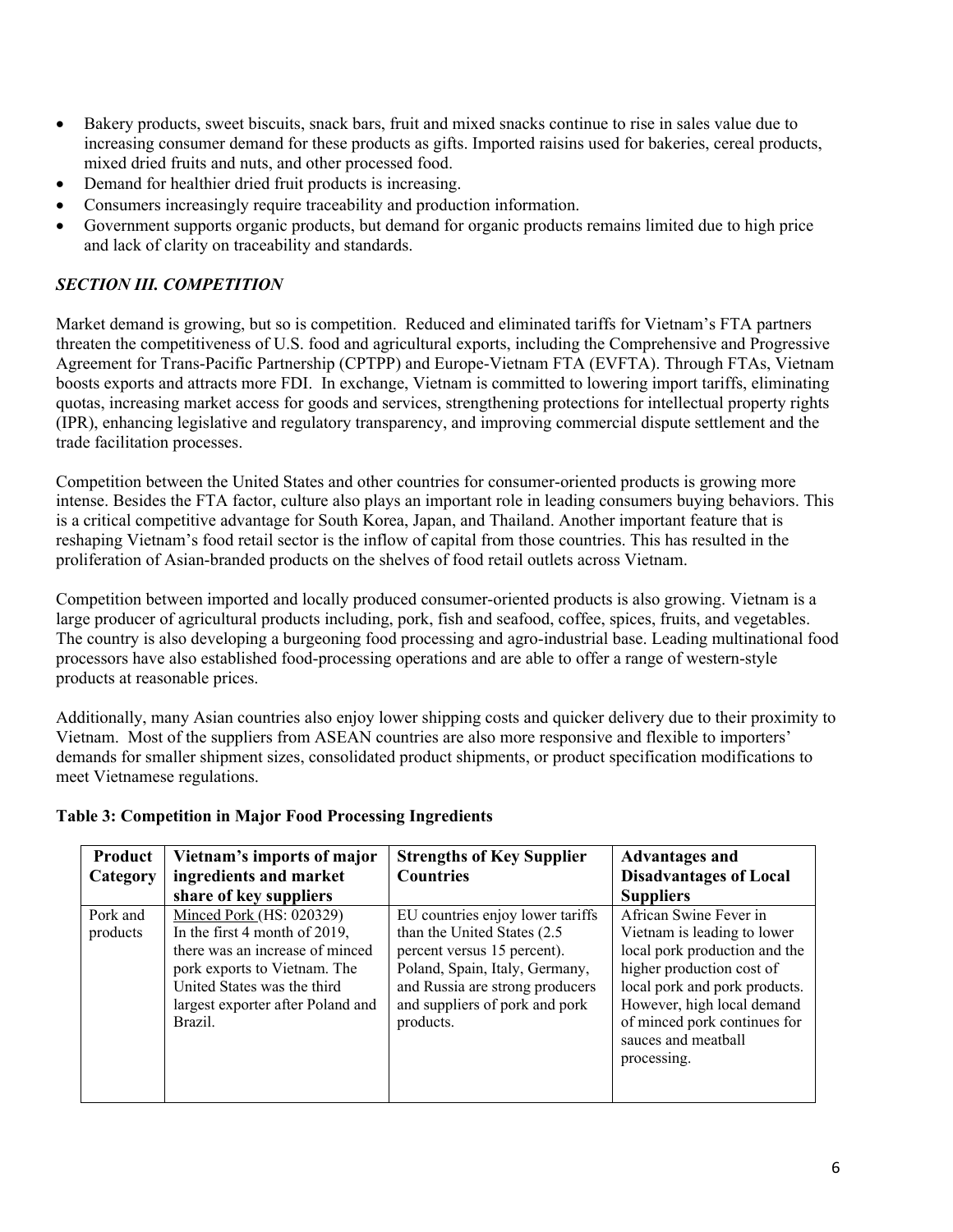| Beef &<br>beef<br>products<br>(0202)  | 2018 imports valued at \$2.45<br>billion in imports, down 11<br>percent compared to 2017.<br>India (72 percent)<br>Hong Kong (15 percent)<br>USA (3 percent)<br>Offal Of Bovine Animals,<br>Edible, Nesoi, Frozen (HS:<br>020629) India, Hong Kong,<br>Australia and Paraguay have<br>increased exports to Vietnam | India, Hong Kong, and Australia<br>enjoy lower tariffs and have<br>cheaper prices than the United<br>States.<br>The majority of India's exports<br>is buffalo meat, usually sold as<br>beef at wet markets, or used as a<br>main ingredient for the<br>production of beef-related<br>products including beef balls (bo<br>vien) or dried beef (kho bo).                                                                                                             | Local beef is not as tender as<br>imported beef.<br>Local supply cannot meet the<br>growing market demand.<br>Growing modern retail and<br>food service sectors seek<br>quality and safe food<br>ingredients for processing. |
|---------------------------------------|--------------------------------------------------------------------------------------------------------------------------------------------------------------------------------------------------------------------------------------------------------------------------------------------------------------------|---------------------------------------------------------------------------------------------------------------------------------------------------------------------------------------------------------------------------------------------------------------------------------------------------------------------------------------------------------------------------------------------------------------------------------------------------------------------|------------------------------------------------------------------------------------------------------------------------------------------------------------------------------------------------------------------------------|
| Poultry<br>and<br>poultry<br>products | Total Vietnamese imports were<br>\$738 in 2018, up 89 percent in<br>comparison to 2017. This<br>growth has continued into 2019.<br>Hong Kong (52 percent)<br>USA (15 percent)<br>Russia (6 percent)<br>South Korea (4 percent)<br>Netherland (4 percent)                                                           | In 2018, The United States was<br>the leading supplier of<br>drumsticks and leg quarters.<br>Substantial supply, consistent<br>and hygienic quality, and<br>competitive prices are United<br>States' strengths. Korean, The<br>Netherlands and Russian exports<br>growth rate of poultry products<br>to Vietnam was 881 percent, 119<br>percent and 47 percent<br>respectively.<br>In early 2019, the United States<br>is the largest supplier.                     | Poultry production costs<br>depend on feed ingredient<br>prices and local producers<br>have become less<br>competitive.                                                                                                      |
| Dairy<br>products                     | 2018 imports valued at \$841<br>million, up one percent in<br>comparison to 2017<br>New Zealand (31 percent)<br>Singapore (9 percent)<br>EU(18 percent)<br>USA (17 percent)<br>Japan (6 percent)<br>Australia (5 percent)                                                                                          | New Zealand's strengths are<br>substantial supply, good quality,<br>and more competitive prices due<br>to lower import tariffs from its<br>FTA.<br>New Zealand, Australia, and the<br>EU are competitive suppliers of<br>milk powder along with the<br>United States.<br>Australia is a competitive<br>supplier of fresh milk products.<br>The EU is a prominent supplier<br>of artisanal cheese products.<br>U.S. strengths are consistent and<br>premium quality. | Local production is<br>inadequate.<br>Many local dairy processors<br>rely on imported ingredients:<br>milk powders, cream, sweet<br>whey, lactose, butter, and<br>cheese.                                                    |
| Tree nuts                             | 2018 imports valued at \$1.824<br>billion, down 16 percent vs 2017<br>Cote d'Ivoire (41 percent)<br>USA (16 percent), value down 7<br>percent vs 2017<br>Hong Kong (15 percent)<br>Ghana (10 percent)<br>Australia (5 percent)                                                                                     | Cote d'Ivoire and Ghana are the<br>largest suppliers of cashews to<br>Vietnam. The majority of<br>imported nuts are for further<br>processing for exports.<br>The United States is a leading<br>supplier of almond, hazelnuts,<br>walnuts, and pistachios.                                                                                                                                                                                                          | Vietnam is a leading exporter<br>of cashews worldwide, but<br>the country faces a shortage<br>of raw materials.                                                                                                              |
| Peanuts<br>(HS code:<br>1202)         | 2018 imports valued at \$104<br>million, down 38 percent in<br>comparison to 2017.<br>India (33 percent)                                                                                                                                                                                                           | India and Brazil peanuts have<br>very competitive prices.<br>China enjoys duty free imports<br>into Vietnam and short                                                                                                                                                                                                                                                                                                                                               | Local production is<br>inadequate to meet domestic<br>consumption and process<br>demand.<br>Vietnamese consumer                                                                                                              |
|                                       |                                                                                                                                                                                                                                                                                                                    |                                                                                                                                                                                                                                                                                                                                                                                                                                                                     |                                                                                                                                                                                                                              |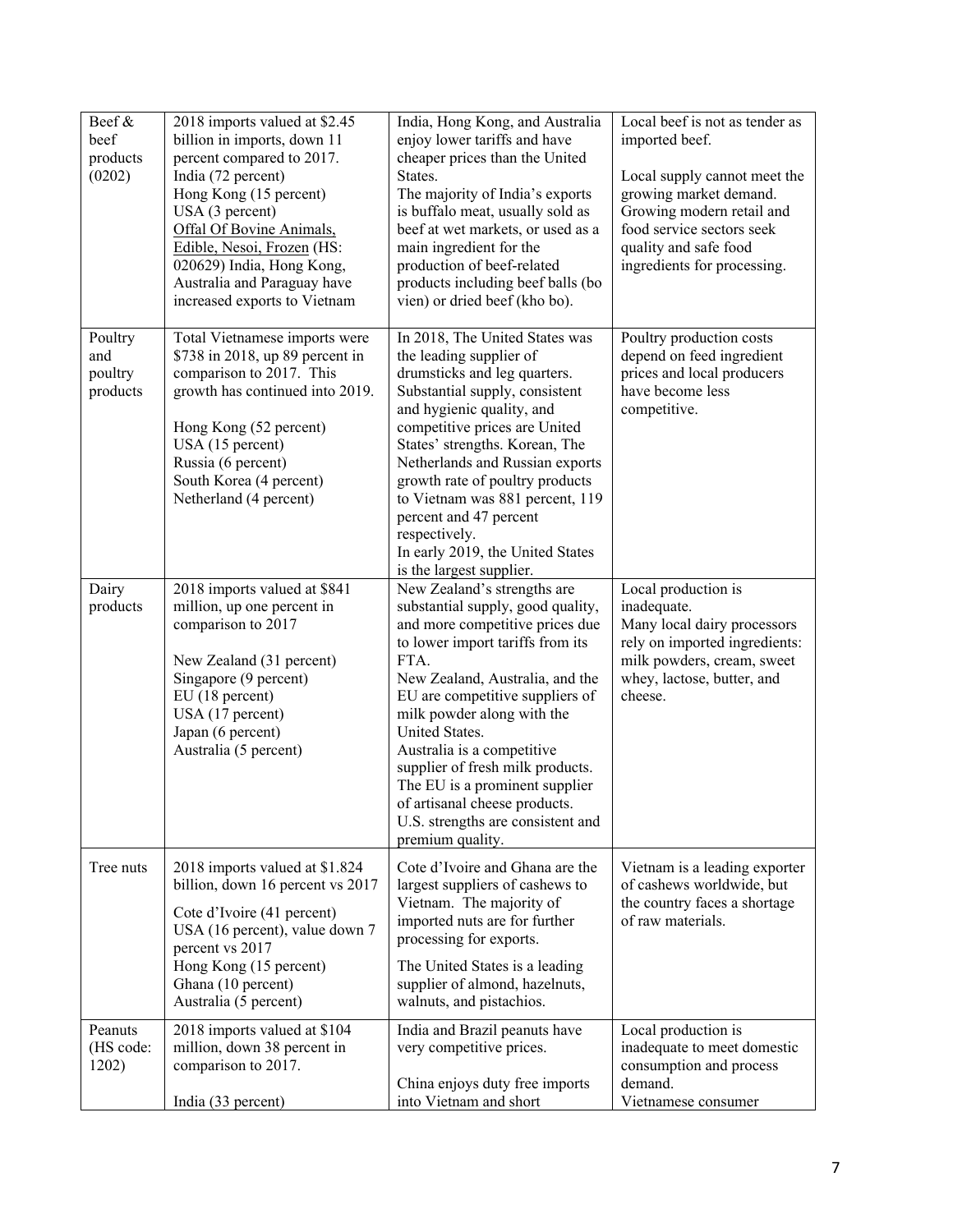|                      | China (62 percent)                              | transportation times via border                 | preference is for locally-                          |
|----------------------|-------------------------------------------------|-------------------------------------------------|-----------------------------------------------------|
|                      | Brazil (3 percent)                              | trade in the Vietnam off-season.                | produced peanuts.                                   |
|                      | USA (1 percent)                                 |                                                 | Local food processors rely on                       |
|                      |                                                 | U.S. strengths are consistent and               | imported ingredients,                               |
|                      |                                                 | good quality.                                   | especially in the off-season.                       |
| Processed            | 2018 imports valued at \$384                    | Thailand and China have                         | Local production is                                 |
| Fruits               | million, a little down 0.26                     | advantages on tariffs, proximity,               | inadequate to meet domestic                         |
|                      | percent in comparison to 2017.                  | and exports of tropical dried                   | consumption and processing<br>demand for yogurt and |
|                      |                                                 | fruits like longans, lychees, and<br>tamarinds. | healthy dried fruit products.                       |
|                      | Thailand: 66 percent<br>China: 9 percent        | Iran and Turkey have their own                  |                                                     |
|                      | Iran: 7 percent                                 | strength in figs (dried or fresh).              |                                                     |
|                      | USA: 4 percent                                  | The United States is strong in                  |                                                     |
|                      |                                                 | raisins.                                        |                                                     |
|                      | First 04-month of 2019: \$100                   |                                                 |                                                     |
|                      | million, 1 percent up vs the same               |                                                 |                                                     |
|                      | period of 2018                                  |                                                 |                                                     |
|                      |                                                 |                                                 |                                                     |
|                      | Thailand: 65 percent                            |                                                 |                                                     |
|                      | China: 13 percent                               |                                                 |                                                     |
|                      | Iran: 6 percent                                 |                                                 |                                                     |
|                      | USA: 2 percent                                  |                                                 |                                                     |
| Potatoes,            | 2018 imports were valued at                     | U.S. strengths are premium                      | Local potato varieties are not                      |
| including            | \$24.2 million, up 46 percent in                | quality that goes to food service.              | suited to processing.                               |
| french               | comparison to 2017                              |                                                 |                                                     |
| fries,               |                                                 |                                                 |                                                     |
| prepared             | USA (76 percent)                                |                                                 | Fresh chipping potatoes are                         |
| <b>or</b>            | Netherland (17 percent)<br>Belgium (10 percent) |                                                 | an ingredient for the snack                         |
| preserved,<br>frozen |                                                 |                                                 | industry and potentially for                        |
| (HS code:            |                                                 |                                                 | the seafood industry.                               |
| 200410)              |                                                 |                                                 | Dehydrated potato products                          |
|                      |                                                 |                                                 | are also popular for the snack                      |
|                      |                                                 |                                                 | food industry (extruded                             |
|                      |                                                 |                                                 | snack products).                                    |
|                      |                                                 |                                                 |                                                     |
|                      |                                                 |                                                 |                                                     |

*Source: GTA and Cooperators*

## *SECTION IV. BEST PRODUCT PROSPECTS CATEGORIES*

Despite the strong competition, some U.S. consumer-oriented products are making inroads into the growing Vietnamese market for various reasons, including increased consumer awareness of U.S. product quality and price competitiveness. Below are products that show strong sales potential in Vietnam.

## **Products Currently Present in the Market**

- Soybeans,
- soybean meal
- tree nuts (almonds, pistachios, walnuts, pecans and hazelnuts),
- dairy products, especially milk powder/cream,
- poultry meat and products,
- beef and beef products,
- fresh fruits (apples, cherries, grapes, pears, blueberries),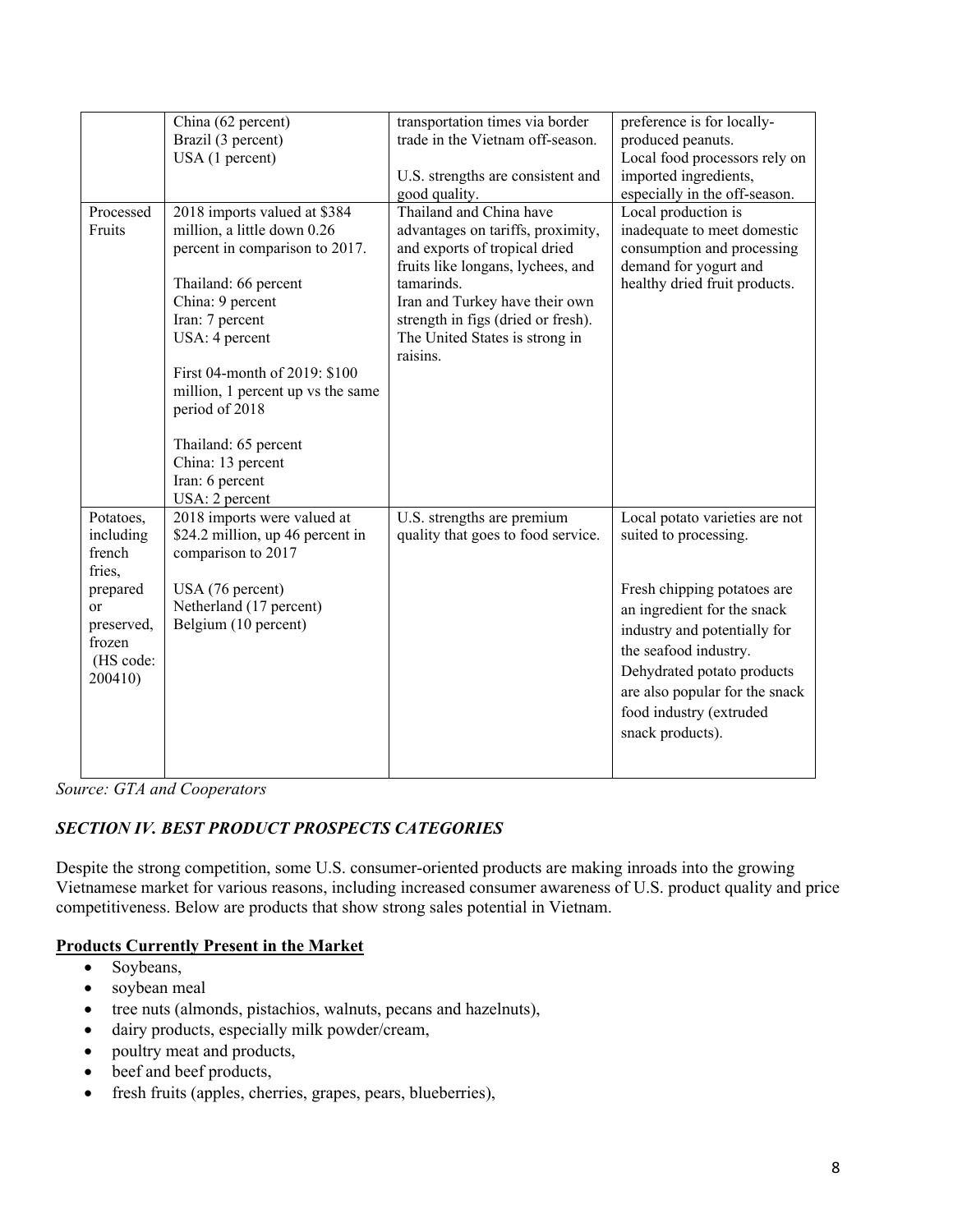- prepared food,
- processed vegetables,
- processed fruit, and
- non-alcoholic beverages (excluding juices).

#### **Products Not Present in Significant Quantities**

- Fresh and processed potatoes (excluding French fries),
- cheese and butter,
- dried fruits,
- shelled peanuts,
- green peas,
- live seafood (geoduck, lobster, king crab),
- live and frozen shellfish, frozen wild salmon, and
- other intermediate products, such as sugar, sweeteners, and beverage bases

## **Products Facing Trade Barriers**

Fresh fruit from the United States, other than six approved products (oranges, apples, cherries, grapes, blueberries, and pears) are not eligible for export into Vietnam. However, demand for other fresh fruit, such as plums, strawberries, and avocados is increasing.

| N <sub>0</sub> | <b>Product group</b>                    | 2018  | 2017  | Change        |
|----------------|-----------------------------------------|-------|-------|---------------|
| 1              | Beef & beef products                    | 2,449 | 2,761 | -11 percent   |
| 2              | Fresh Fruit                             | 2,018 | 2,050 | -2 percent    |
| 3              | Tree nuts                               | 1,824 | 2,167 | $-16$ percent |
| 4              | <b>Processed Vegetables</b>             | 1,671 | 1,224 | 37 percent    |
| 5              | <b>Fresh Vegetables</b>                 | 921   | 914   | 1 percent     |
| 6              | Dairy Products                          | 841   | 825   | 2 percent     |
| 7              | Poultry Meat & Prods. (ex. eggs)        | 738   | 391   | 89 percent    |
| 8              | Prepared Food                           | 735   | 595   | 24 percent    |
| 9              | Non-Alcoholic Bev. (ex. juices)         | 580   | 517   | 12 percent    |
| 10<br>$\sim$   | Processed Fruit<br>$\sim$ $\sim$ $\sim$ | 384   | 385   | $0$ percent   |

## **Table 4: Top 10 consumer-oriented products imported to Vietnam in 2018 (US \$ million)**

*Source: GTA*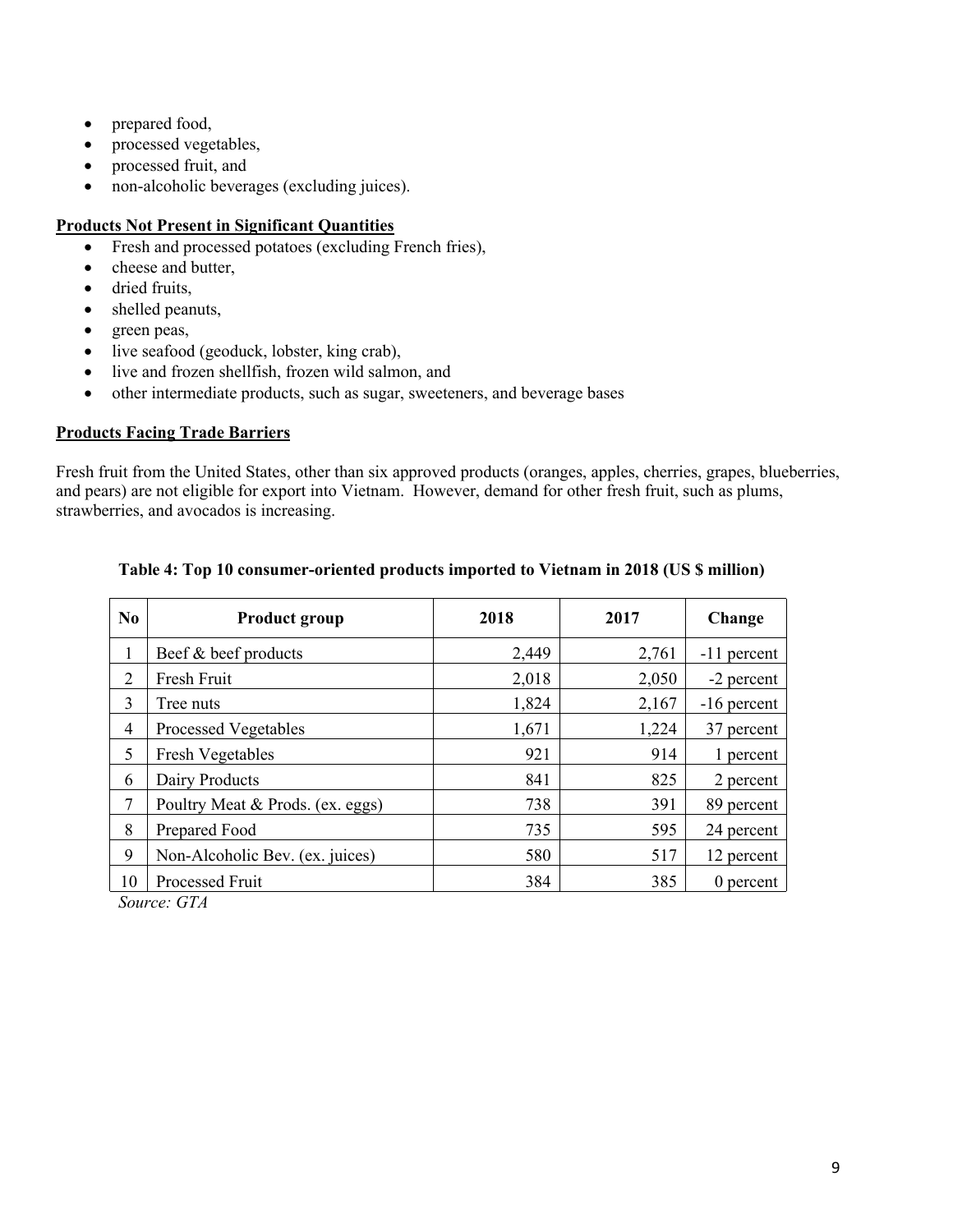## *SECTION VI. KEY CONTACTS AND FURTHER INFORMATION*

Please refer to the [FAS/Vietnam Exporter Guide 2017](https://gain.fas.usda.gov/Recent%20GAIN%20Publications/Exporter%20Guide_Hanoi_Vietnam_12-28-2017.pdf) for links to additional sources of information, including Post contacts, USDA Cooperators, Vietnamese government agencies, Vietnamese databases, and industry organizations.

#### **FAS Hanoi, Vietnam Agricultural Affairs Office**

Rose Garden Tower, 3rd Floor, 170 Ngoc Khanh, Ba Dinh District, Hanoi Tel: (84.24) 3850 5000; Fax: (84.24) 3850 5130; Email: [aghanoi@fas.usda.gov](mailto:aghanoi@fas.usda.gov) 

#### **FAS Ho Chi Minh City, Vietnam Agricultural Affairs Office**

8th floor, Diamond Plaza, 34 Le Duan Blvd, District 1, HCMC Tel: (84.28) 3520 4630; Fax: (84.28) 3520 4633; Email: [atohochiminh@fas.usda.gov](mailto:atohochiminh@fas.usda.gov)

## **Ministry of Agriculture and Rural Development (MARD)**

2 Ngoc Ha Street, Ba Dinh, Hanoi, Vietnam Tel: (84.24) 3846 8161; Fax: (84.24) 3845 4319; Website: [www.mard.gov.vn](http://www.mard.gov.vn/)

## **Ministry of Industry and Trade (MOIT)**

54 Hai Ba Trung street, Hoan Kiem, Hanoi, Vietnam Tel: [\(84.24\) 22202108](tel:(04)%2022202108) **Fax**: [\(8424\) 22202525](tel:(04)%2022202525) Website: [http://www.moit.gov.vn](http://www.moit.gov.vn/)

## **General Statistics Office of Vietnam (GSO)**

Address: 54 Nguyen Chi Thanh, Hanoi Tel: (84.24) 37332997; Website: <http://www.gso.gov.vn/>

## **General Department of Vietnam Customs**

Address: 162 Nguyen Van Cu, Long Bien, Hanoi Tel: (84.24) 4452-0206/4452-0207; Fax: (84.24) 3872-5959; Website: [http://www.customs.gov.vn](http://www.customs.gov.vn/)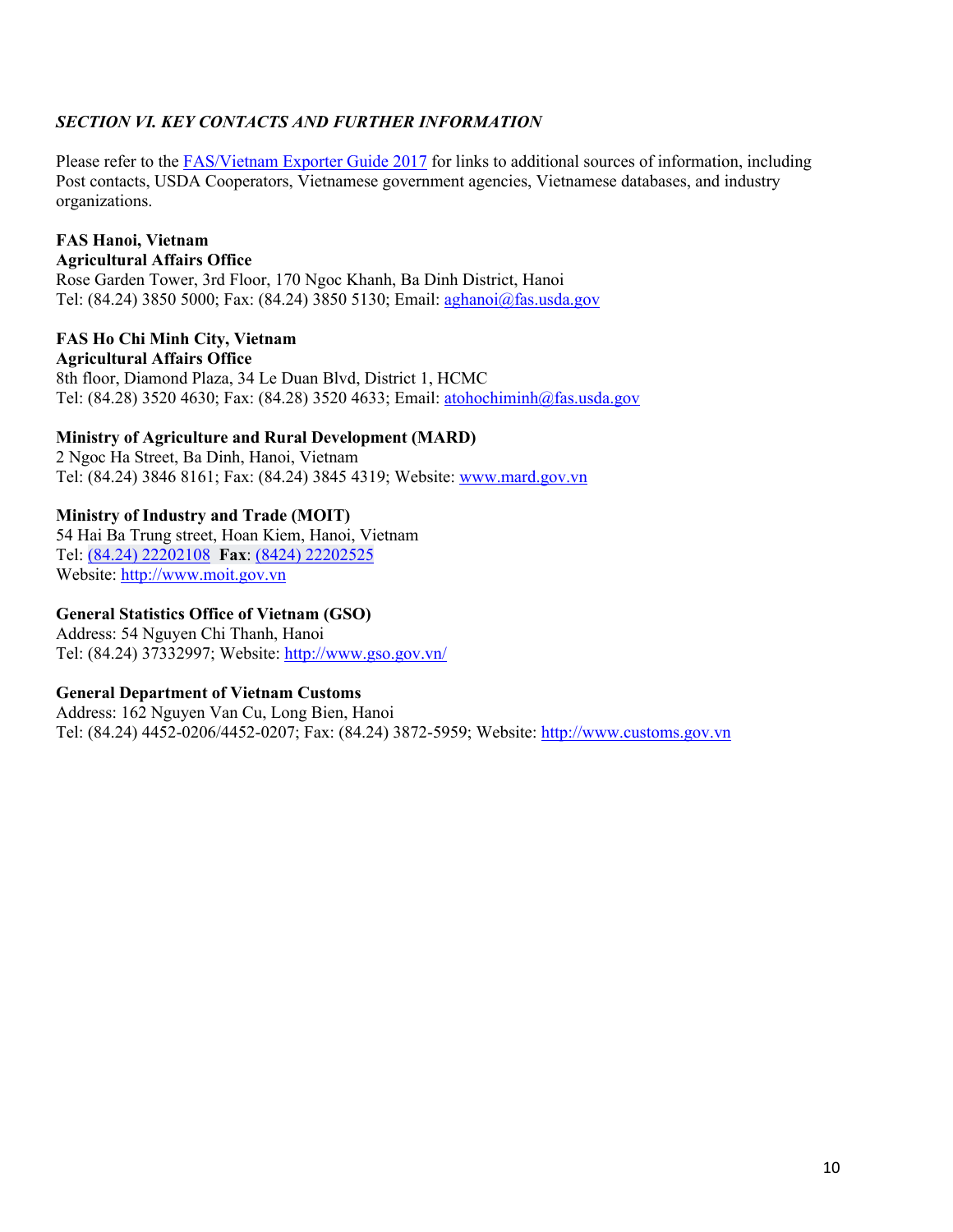**Annex 1: Company names and web-links**

| Company                                                                                         | Website                        |
|-------------------------------------------------------------------------------------------------|--------------------------------|
| <b>Red Meat and Poultry</b>                                                                     |                                |
| VISSAN Limited Company (VISSAN)                                                                 | www.vissan.com.vn              |
| Ha Long Canned Food Joint Stock Corporation (JSC) (Halong                                       | http://canfoco.com.vn          |
| Canfoco)                                                                                        |                                |
| Duc Viet Foods Company                                                                          | http://ducvietfoods.vn         |
| C.P. Vietnam Corporation                                                                        | http://www.cp.com.vn           |
| Dabaco Foods Company                                                                            | http://dbcfood.com             |
| Ha Long Foods Import Export Co., Ltd.                                                           | http://halongfoods.com.vn/     |
| <b>Fish and Seafood Products</b>                                                                |                                |
| Vinh Hoan Corporation                                                                           | www.vinhhoan.com               |
| Sao Ta Foods Joint Stock Company (FIMEX VN)                                                     | www.fimexvn.com                |
| Ben Tre Aqua-product Import and Export Joint Stock                                              | www.aquatexbentre.com          |
| Company (Aquatex Ben Tre)                                                                       |                                |
| An Giang Fisheries Import Export Co (Agifish Co.)                                               | http://agifish.com.vn          |
| Special Aquatic Products JSC (SEASPIMEX VIETNAM)                                                | http://seaspimex.com.vn        |
| Hung Vuong Corporation                                                                          | https://www.hungvuongpanga.com |
| <b>Dairy Products</b>                                                                           |                                |
| Vietnam Dairy Products JSC (Vinamilk)                                                           | www.vinamilk.com.vn            |
| Friesland Campina Vietnam Co. Ltd.                                                              | www.frieslandcampina.com.vn;   |
| Nestlé Vietnam Ltd.                                                                             | www.nestle.com.vn              |
| Nutifood Nutrition Food JSC                                                                     | www.nutifood.com.vn            |
| TH Milk JSC                                                                                     | http://www.thmilk.vn           |
| Dalat Milk JSC                                                                                  | http://www.dalatmilk.vn        |
| Moc Chau Milk JSC                                                                               | http://mocchaumilk.com         |
| Ba Vi Milk JSC.                                                                                 | http://bavimilk-jsc.com.vn/    |
| International Dairy JSC (IDP)                                                                   | http://www.idp.vn              |
| NUTRICARE CO., LTD (Nutricare)                                                                  | www.nutricare.com.vn           |
| Hanoi Milk JSC.                                                                                 | http://hanoimilk.com.vn        |
| Vita Dairy                                                                                      | http://vitadairy.com.vn        |
| Prepared Food, Fruits, Vegetables, Oilseed Products (i.e. sauces, oils and other frozen, canned |                                |
| and dried products)                                                                             |                                |
| Masan Consumer Holdings Company Limited                                                         | http://www.masanconsumer.com   |
| Cai Lan Oils & Fats Industries Co Ltd.                                                          | www.calofic.com.vn             |
| Tuong An Vegetable Oil JSC (TAC)                                                                | www.tuongan.com.vn             |
| Golden Hope Nha Be Edible Oils Co. Ltd.                                                         | www.marvela.vn;                |
|                                                                                                 | www.ghnb.com.vn                |
| Tan Binh Vegetable Oil JSC.                                                                     | www.nakydaco.com.vn;           |
|                                                                                                 | dauan.com.vn                   |
| Wilmar Agro Viet Nam Co Ltd.                                                                    | www.wilmar-agro.com.vn         |
| <b>Confectionary Products and Breakfast Cereals</b>                                             |                                |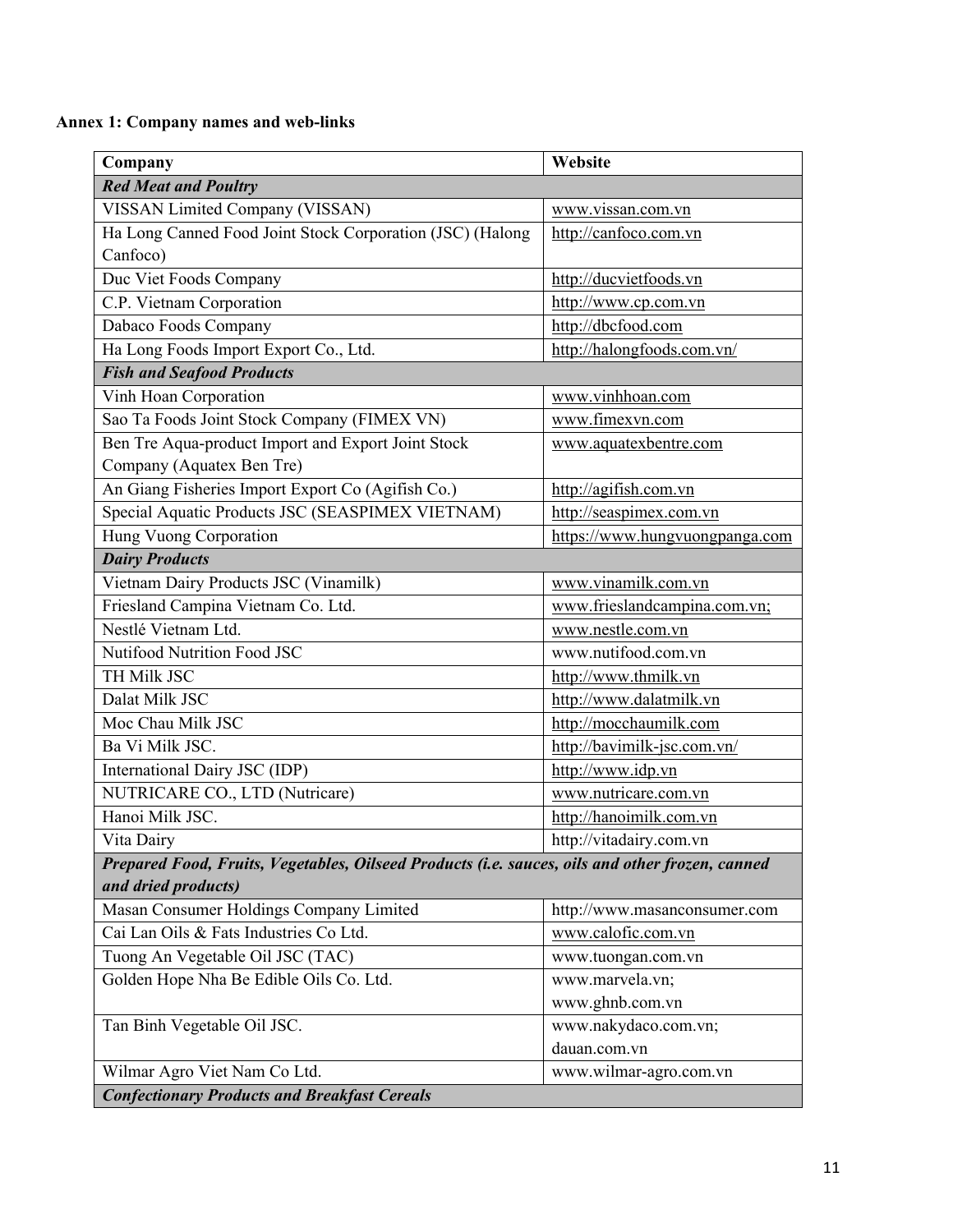| Mondelez Kinh Do Vietnam                                                                       | www.kinhdo.vn                  |
|------------------------------------------------------------------------------------------------|--------------------------------|
| Nestlé Vietnam Ltd.                                                                            | www.nestle.com.vn              |
| Bibica Joint Stock Company (Bibica)                                                            | www.bibica.com.vn              |
| Orion Food Vina Food Co., Ltd.                                                                 | www.orionworld.com             |
| Hai Ha Confectionery Jsc. (Hahaco)                                                             | http://www.haihaco.com.vn/     |
| Trang An Confectionery Company                                                                 | http://www.trangan.com.vn      |
| <b>Snack Foods (savory and sweet snacks, nuts)</b>                                             |                                |
| Tan Tan Food & Foodstuff Co.                                                                   | http://www.tantan.com.vn       |
| Liwayway Food Industry Co., Ltd.                                                               | www.oishi.com.ph               |
| Suntory PepsiCo Vietnam Beverage (SPVB)                                                        | http://www.suntorypepsico.vn   |
| Orion Food Vina Food Co., Ltd.                                                                 | http://www.orionworld.com      |
| <b>VINAMIT Joint Stock Company</b>                                                             | http://www.vinamit.com.vn      |
| Long An Food processing Export Joint Stock Company                                             | www.lafooco.vn;                |
| (Lafooco)                                                                                      | www.lafooco.com.vn             |
| Beverages, Beers and Liquor, Tea, Coffee, other Drinking Products                              |                                |
| Sai Gon Beer-Alcohol-Beverage Corporation (Sabeco)                                             | http://sabeco.com.vn           |
| Hanoi Alcohol and Beverage JSC Corporation (Habeco)                                            | http://www.habeco.com.vn       |
| Ladofoods Group                                                                                | http://www.ladofoods.vn        |
| Suntory PepsiCo Vietnam Beverage (SPVB)                                                        | http://www.suntorypepsico.vn   |
| Coca Cola Vietnam                                                                              | coca-cola.vn                   |
| Tan Hiep Phat Beverage Group                                                                   | http://www.thp.com.vn          |
| Masan Consumer Holdings Company Limited (MCH)                                                  | http://www.masanconsumer.com   |
| Vietnam Coffee Corporation (Vinacafe)                                                          | www.vinacafe.com.vn            |
| <b>TNI</b> Corporation                                                                         | http://www.tnikingcoffee.com   |
| Trung Nguyen Group                                                                             | www.trungnguyen.com.vn         |
| Vietnam Tea Corporation (Vinatea)                                                              | www.vinatea.com.vn             |
| Asia Tea Co., Ltd.                                                                             | http://asiatea.com.vn          |
| Vietnam Dairy Products JSC (Vinamilk)                                                          | www.vinamilk.com.vn            |
| Nestlé Vietnam Ltd.                                                                            | www.nestle.com.vn              |
| Nafoods Group                                                                                  | http://www.nafoodsgroup.com.vn |
| Liwayway Food Industry Co., Ltd.                                                               | www.oishi.com.ph               |
| Vinasoy Corporation                                                                            | http://www.vinasoycorp.vn      |
| Dry goods, Condiments, and Sauces                                                              |                                |
| Nam Duong International Foodstuff Corporation                                                  | www.namduong.com.vn            |
| Ajinomoto Vietnam Co. Ltd.                                                                     | http://www.ajinomoto.com.vn    |
| Nestlé Vietnam Ltd.                                                                            | www.nestle.com.vn              |
| Cholimex Food Joint Stock Company                                                              | http://www.cholimexfood.com.vn |
| Specialized Food Ingredients (i.e. additives, preservations, thickeners, sugar, sweeteners and |                                |
| others)                                                                                        |                                |
| Asia Chemical Corporation (ACC)                                                                | www.asia-chemical.com          |
| Golden Frog Company Ltd.                                                                       | www.goldenfrog.com.vn          |
| Asia Saigon Food Ingredient(AFI)                                                               | http://www.afi.vn/             |
| Hoang Lam Trading and Foods Technology Jsc.(Holafoods)                                         | www.holafoods.com.vn           |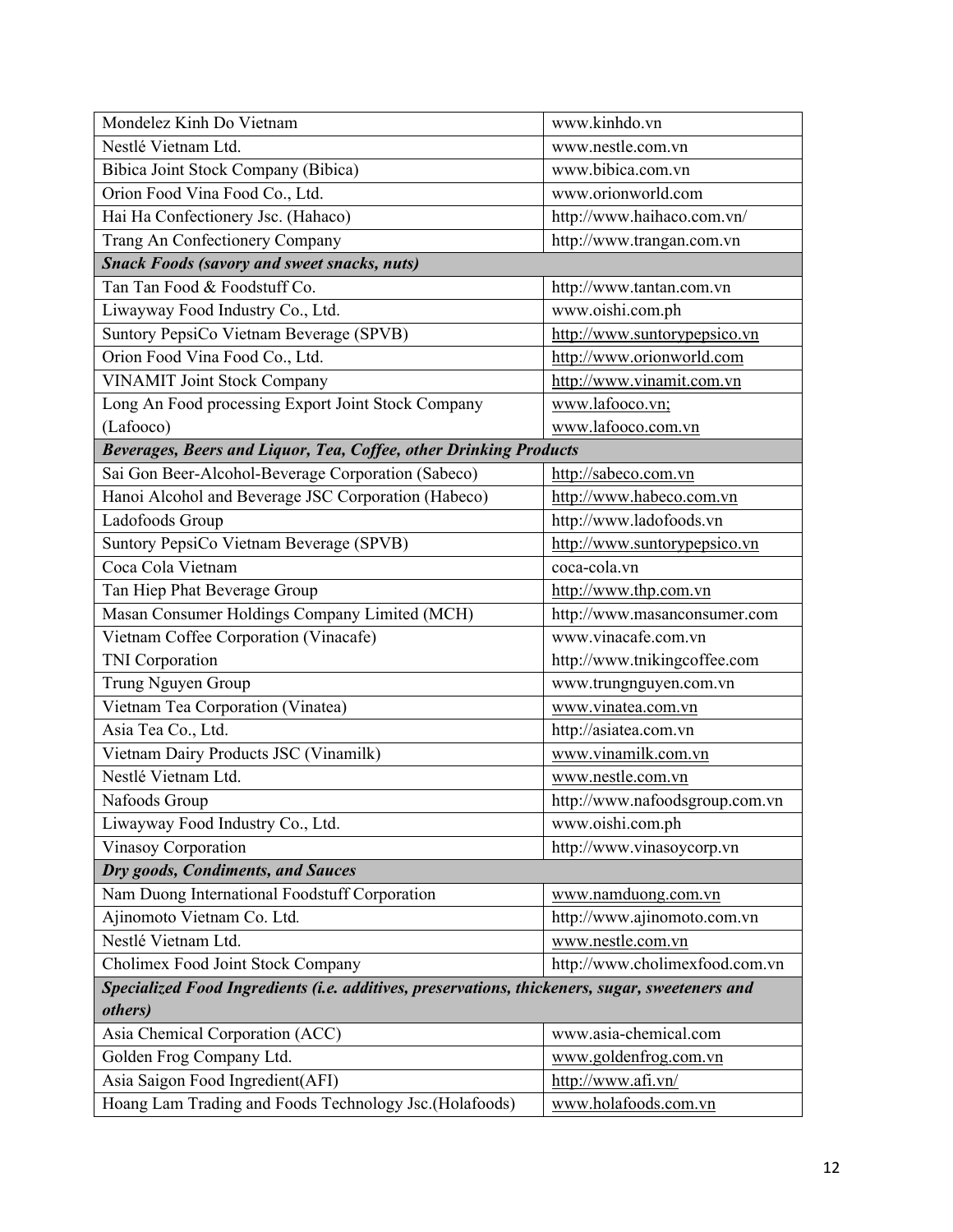| Hoang Anh Flavors and Food Ingredients, Ltd.                                                | www.hoanganh.com.vn             |
|---------------------------------------------------------------------------------------------|---------------------------------|
| My Uc Science Technology Development JSC                                                    | www.std.com.vn                  |
| TMA Foods Co., Ltd.                                                                         | www.tmafoods.com                |
| Lam Son Sugar Cane Joint Stock Corporation (Lasuco)                                         | http://www.lasuco.com.vn        |
| Thanh Thanh Cong Tay Ninh Joint Stock Company - TTCS                                        | http://ttcsugar.com.vn          |
| Prepared Meals (mixed ingredient "ready-to-eat" or "ready-to-heat," retail and food service |                                 |
| meals and entrees, noodles)                                                                 |                                 |
| Acecook Vietnam JSC.                                                                        | https://acecookvietnam.vn       |
| Asia Food Industry Co. Ltd. (ASIA FOODS)                                                    | www.asiafoods.vn                |
| Vietnam Food Industries Joint Stock Company (VIFON)                                         | http://www.vifon.com.vn         |
| Uni-President Vietnam                                                                       | http://www.uni-president.com.vn |
| Colusa Miliket Foodstuff JSC (COMIFOOD JSC)                                                 | http://comifood.com             |
| Meizan CLV Corporation                                                                      | $mcc@vn.wilmar-intl.com$        |
| <b>Milling Products (rice, wheat flour, potato flour, starch)</b>                           |                                 |
| VINAFOOD 1 Flour Co. Ltd.                                                                   | vnf1flour.com.vn                |
| Vimaflour Ltd.                                                                              | www.vimaflour.com.vn            |
| Uni-President Vietnam Co., Ltd.                                                             | http://www.uniflour.vn          |
| Vietnam Flour Mills Ltd.                                                                    | vfmvn.com.vn                    |
| Gentraco Corporation                                                                        | gentraco.com.vn                 |

*Source: Company websites*

## **Annex 2: Vietnam's Production of Main Industrial Food Products and Food Ingredients**

| <b>Main industrial food products</b>        | 2014   | 2015   | 2016   | 2017   | 2018  |
|---------------------------------------------|--------|--------|--------|--------|-------|
| Canned meat (thousand tons)                 | 5      | 4      | 4      | 4.1    |       |
| Processed seafood products (thousand tons)  | 2,023  | 2,092  | 2,786  |        |       |
| Canned aquatic products (thousand tons)     | 104    | 100    | 101    | 109    |       |
| Frozen aquatic products (thousand tons)     | 1,587  | 1,666  | 1,978  | 1,974  |       |
| Fish sauce (million liters)                 | 334    | 340    | 368    | 380.2  |       |
| Canned vegetables (thousand tons)           | 63     | 65     | 69     | 74     |       |
| Canned fruits and nuts (thousand tons)      | 48     | 49     | 52     | 57     |       |
| Refined vegetable oils (thousand tons)      | 863    | 966    | 1,114  | 1,081  |       |
| Fresh milk (million liters)                 | 847    | 1,028  | 1,106  | 1,187  |       |
| Powdered milk (thousand tons)               | 90     | 99     | 111    | 127    | 138   |
| Milled rice (thousand tons)                 | 41,017 | 40,773 | 38,991 | 39,504 |       |
| Refined sugar (thousand tons)               | 1,863  | 1,842  | 1,654  | 1,719  |       |
| Roast, ground, and instant coffee (thousand | 91     | 88     | 94     | 104    |       |
| tons)                                       |        |        |        |        |       |
| Processed tea (thousand tons)               | 180    | 168    | 164    | 169    |       |
| Sodium Glutamate (thousand tons)            | 253    | 263    | 278    | 296    |       |
| Liquor (million miters)                     | 318    | 313    | 305    | 310    |       |
| Beer (million liters)                       | 3,287  | 3,526  | 3,835  | 4,370  | 4,676 |

*Source: General Statistics Office (GSO)/Ministry of Planning and Investment (MPI), MOIT and MARD*